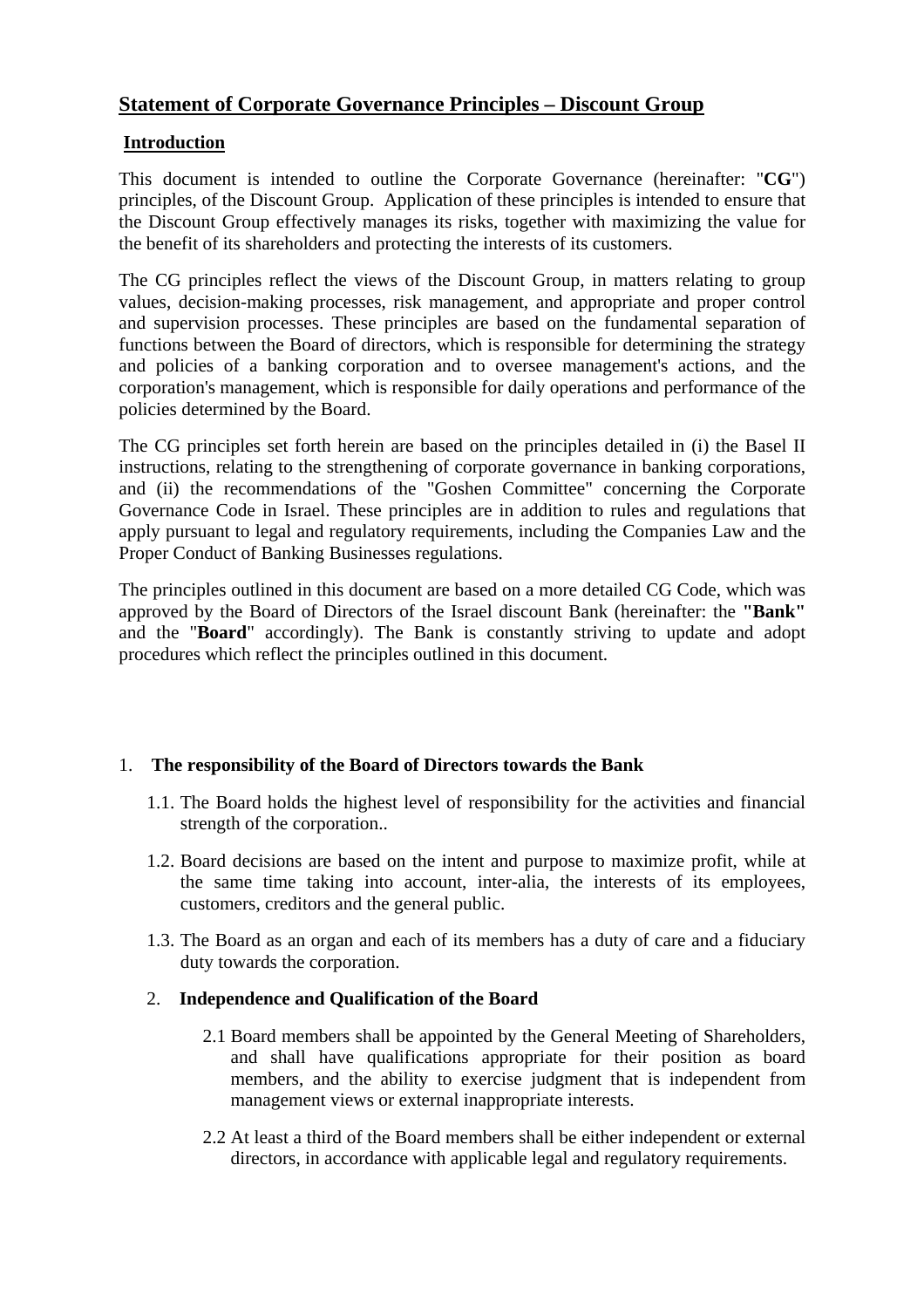- 2.3 Officers may not serve as directors of the corporation in which they serve as office holders, with the exception of the Chief Executive Officer, who in special circumstances, may be appointed as a director.
- 2.4 A director shall declare in writing prior to his/her appointment, and at any time of re-appointment, that he/she has the qualifications and can devote the time required for the purpose of performing his/her service as a director, and that neither his/her occupation nor personal status could give rise to any permanent conflict of interests between him/her and the corporation.
- 2.5 The Board of Directors will possess proper collective knowledge regarding the types of material activities in which the corporation is engaged.
- 2.6 Appointed Board members will possess the knowledge, experience or expertise, in one or more of the following areas: banking, finance, economic or business activity, law, management, or accounting.
- 2.7 The directors shall have access to information and documentation required for the performance of their duties as directors. From time to time training will be provided to the directors in order to update the Board members' knowledge and familiarity about issues relevant to the corporation's business. A director is also entitled to request professional advice, as required, for the performance of his/her duties.

### 3. **Board Meetings and Proceedings**

- 3.1 Directors are expected to attend Board meetings, and to devote sufficient time to prepare for such Board meetings. Board meetings shall be conducted in a direct and open manner.
- 3.2 The Board is entitled to invite for Board meetings employees and managers, external consultants and internal and external auditors, as necessary, to promote both effective and meaningful discussion.

# 4. **Board Committees**

- 4.1 The Board has various specialized committees, including: Audit Committee, Risk Management Committee, Balance Sheet Committee, Human Resources Committee, Social Responsibility Committee, and Credit Committee. Decisions on substantive issues, including such issues as set forth in applicable rules and regulations, are determined by the Board.
- 4.2 The Chairperson of the "Audit Committee" and a majority of its members shall be external directors.

#### 5. **Separation of Powers between the Board and Management**

5.1 The Board is responsible for determining the strategy and policy and for controlling and monitoring the activities of management, which is responsible for the daily management of the corporation in accordance with the policies determined by the Board.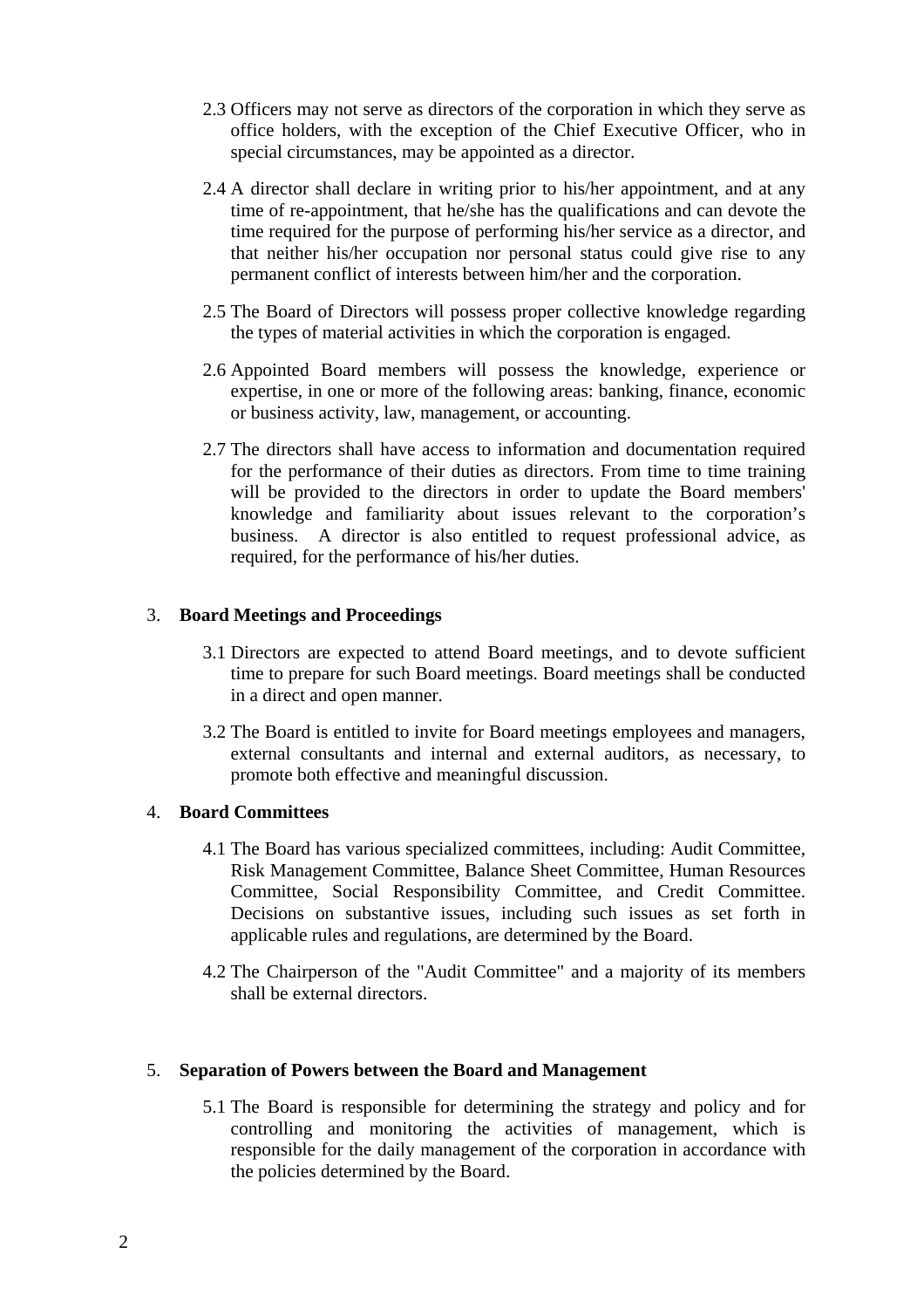5.2 The Board will avoid intervening in the ongoing operations of the corporation. The Chairperson of the Board will not function as a Chief Executive Officer or under a similar capacity in the corporation, and shall refrain from intervening in the ongoing management of the corporation.

### 6. **Board Functions**

### **Strategy and Policy**

6.1 The Board is responsible for determining the strategic objectives and policies, in accordance with appropriate risks limitations, regulatory demands and the ability of the corporation to manage said risks.

#### **Controlling Management Actions**

- 6.2 The Board of Directors is responsible for controlling the performance of the Chief Executive Officer and Senior Management and their compliance with the Board's policy.
- 6.3 The Board is responsible to determine the Chief Executive Officer's authorities, and is authorized to appoint and dismiss the Chief Executive Officer and to determine on an ad hoc basis, the appropriate method for such appointment.

#### **Ethical Standards Determination**

- 6.4 The Board is responsible for setting high standards of conduct, which are aimed to promote professional conduct and integrity, and to implement such standards throughout the Group.
- 6.5 The Discount Group acts in accordance with a Code of Ethics , which reflects the values of the Group, and sets appropriate standards of conduct and management with respect to the Group's customers, vendors, competitors, authorities, shareholders and the general community.
- 6.6 The Board and Management are responsible for protecting the interests of employees who report any illegal, inappropriate, unethical or immoral activities, from any disciplinary proceedings against them or other negative implications due to such reporting.

# **Handling Conflicts of Interest**

- 6.7 The Board shall determine a policy and rules regarding conflicts of interest, which are intended to protect the corporation from inappropriate influence of those who are not acting in the best interests of the corporation.
- 6.8 The Board shall adopt procedures pertaining to transaction involving a controlling shareholder and/or office holder, or in which the Board has an interest. These procedures shall also apply to transactions between interested parties of the parent company and/or any of its subsidiaries.

#### **Risk Management**

6.9 The Board is responsible for determining the Group policy with respect to exposure to various risks (including credit risks, market risks, operational risks, liquidity risks, legal risks, etc.).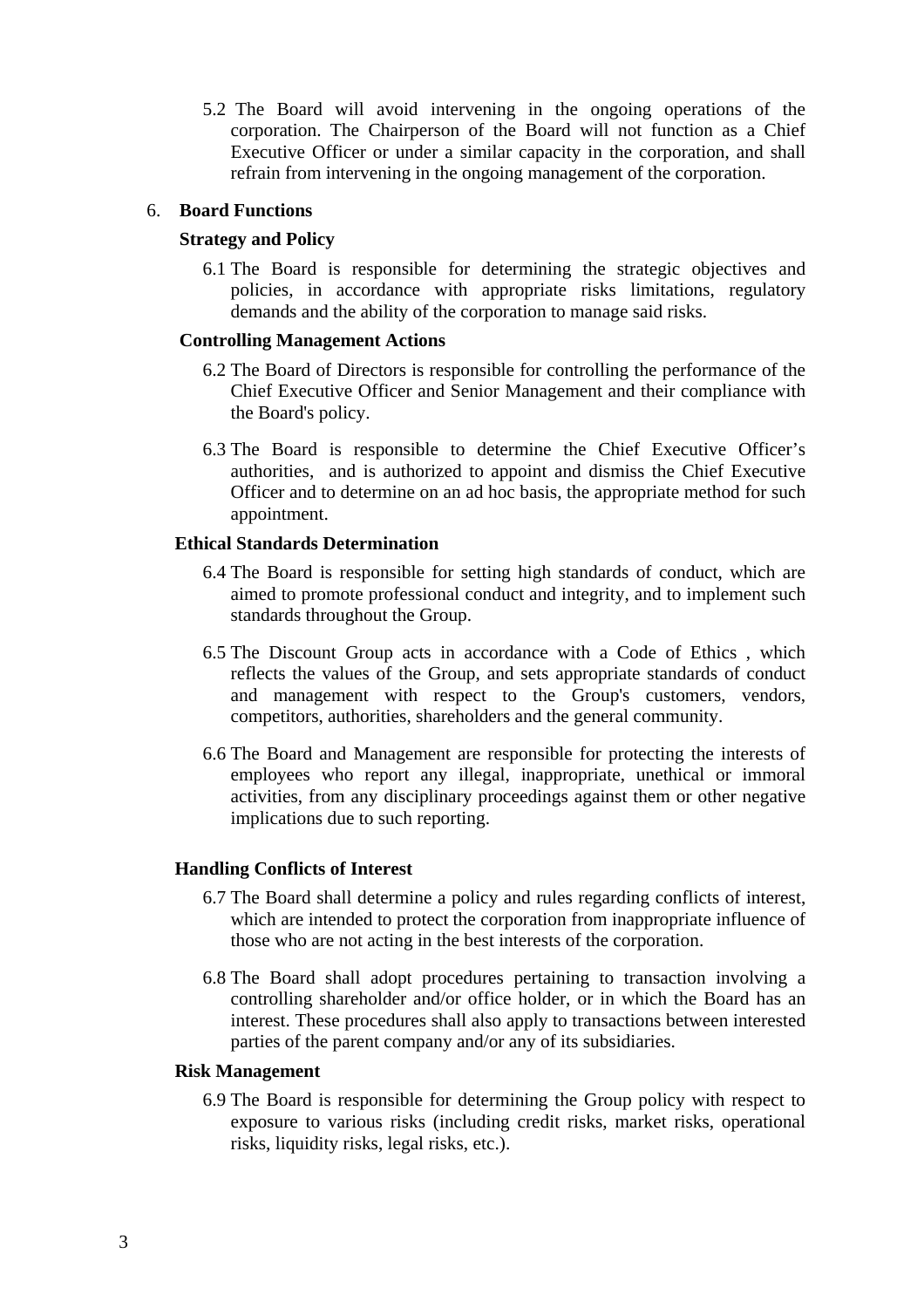- 6.10 The Board and the corporation's management shall be familiar with the operational structure and business areas of the corporation, including activities under foreign jurisdiction or by means of complex legal and/or operational structures where transparency may be impaired.
- 6.11 New business activity, as well as activity within complex legal and/or operational or financial structures, will be approved after evaluation of the associated risks and the ability of the corporation to manage said risk**s.**

### **Group Control**

- 6.12 The Board is responsible for determining the overall strategy and policy for the Group and the CG structure, including an effective supervision over the Group activities, pursuant to applicable law and regulations.
- 6.13 The Board is responsible for monitoring and controlling the risks associated with the business operation of entities under its control, to set frameworks for such risks and to ensure the existence of proper control and supervision methods, all, without derogating from the obligations of the Board of Directors and the management of each subsidiary.
- 6.14 The parent company shall appoint members of its subsidiaries' boards of directors, and will adopt guidelines which will ensure information reporting between the parent company and its subsidiaries, for the purpose of Group risk management.
- 6.15 The Board shall determine policies and guidelines pertaining to material transactions of its subsidiaries and to transactions having an influence over the parent company, which shall require the consent of and/or notice to the parent company.

#### **Human Resources**

6.16 The Board is responsible for determining a policy designed to ensure that senior officers shall have the appropriate professional skills for their jobs, the creation of an administrative provisions, and proper supervision by the corporation's Management of the employees.

#### **Self Assessment**

6.17 The Board will evaluate annually its performance and the performance of the corporation's management.

# 7. **CEO and Management**

- 7.1 The CEO is responsible for the management of the daily operations of the corporation, in accordance with the policies established by the Board and its instructions, and shall execute and promote the achievement of objectives as approved by the Board.
- 7.2 The CEO is granted with all of the managerial and operative authority required, beyond those granted to any other organ of the company pursuant to applicable laws and regulations or the company's articles of association.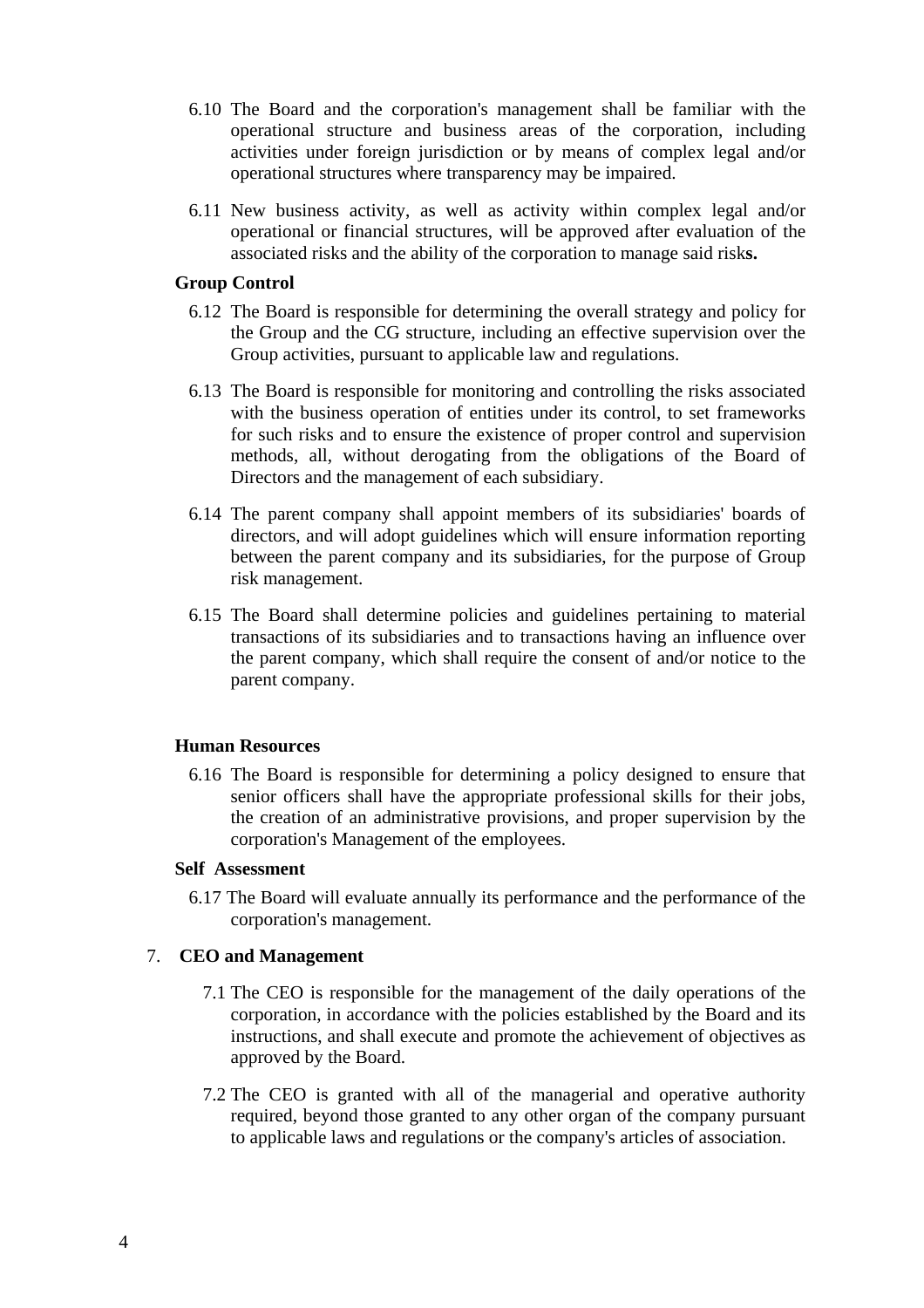- 7.3 The CEO is responsible for submitting to the Board ongoing reports on various matters, at such times and in such scope as shall be determined by the Board, and for presenting for the approval of the Board, any significant new activity that is being considered by the corporation and with respect to which no guidelines or instructions have been set.
- 7.4 Significant management decisions will be made by a suitable and appropriate forum, and in any event, by more than one person.

### 8. **Effective Use of Audit and Control Functions**

- 8.1 The Board and Management will make effective use of the internal audit function, the external auditors and internal control functions, and shall take measures intended to strengthen the status of these functions.
- 8.2 Appropriate measures shall be taken to ensure that the audit and control functions shall have direct channels of reporting to the Board.

#### 9 **Compensation Policy**

- 9.1 The Group's compensation policy will be based on broad organizational considerations aimed at increasing the long-term value of the corporation, and will avoid providing incentives for the taking of inappropriate and disproportionate risks.
- 9.2 The compensation policy will ensure that the compensation policy will be adjusted to reflect changes in business performance of the corporation, and will include incentives reflecting the corporation's objectives concerning the maintenance of appropriate levels of risk management and compliance with regulatory demands and internal procedures.

#### 10 **Transparency**

The Discount Group is managed with a high degree of transparency, with full disclosure being provided by accurate and timely reports made available by it to the general public and the relevant authorities.

#### 11. **Social and Environmental Responsibility**

- 11.1 The Discount Group operates under commitment to social responsibility, according to which the Bank and the Group operate as an integral part of the community and which supports community involvement and commitment, both as an organization and individually.
- 11.2 The bank publishes a social and environmental report, based on international standards, which aims to inform the public of its social, community and environmental activities.
- 11.3 The Bank promotes the implementation of environmental considerations within its business strategy and credit policy.